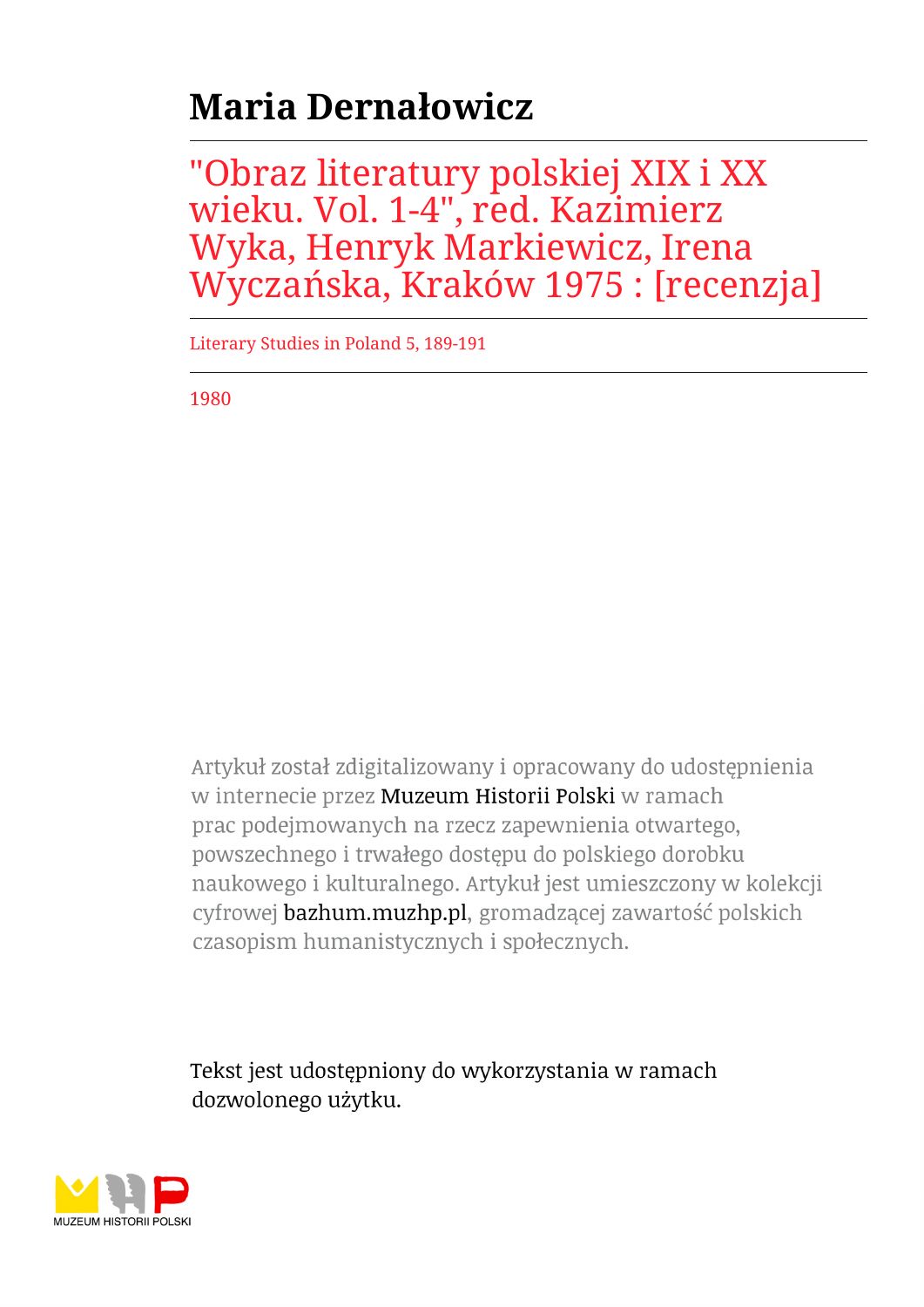## **The Informations**

## **Les Informations**

**Obraz Literatury Polskiej XIX i XX wieku (The Picture of Polish** Literature of the 19th and 20th Century), Series III: Literatura kra*jowa w okresie romantyzmu 1831 — 1863 (Literature in Poland in the Romantic Period 1831 — 1863),* **vol. 1: Kraków 1975, vol. 2 —in print, vol. 3 and 4 —in preparation.**

**The development of Polish Romanticism, the trend which had become victorious in Poland before 1830 with such outstanding works** as Antoni Malczewski's *Maria*, Seweryn Goszczyński's Zamek kaniow*ski* (*The Castle of Kaniów*) and, above all, with Adam Mickiewicz's **poetry, from** *Ballads and Romances* **to** *Konrad Wallenrod,* **after 1831, after the collapse of the November uprising, took two different cour**ses: in emigration, where the greatest poets of the epoch, like Mic**kiewicz and Słowacki, lived, and in the partitioned Poland. Series** III of *The Picture of Polish Literature* is devoted to that Roman**ticism which developed in Poland and which, though presently less known than the literature written in the Great Emigration, exerted considerable influence on the spiritual formation of Poles. Included in the Series are both syntheses and portraits of particular writers (analysis of their works, bibliography, anthology of texts), prepared by the best scholars in the field of history of Romanticism.**

**In the main, writers presented in this Series are, with such rare exceptions as Aleksander Fredro, minor artists, to a great extent influenced by the conventions of the pre-November Romanticism. They wrote under extremely unfavourable conditions: political oppression, especially under the Russian rule, and severe censorship, wary of any political allusion, any patriotic and revolutionary thought,**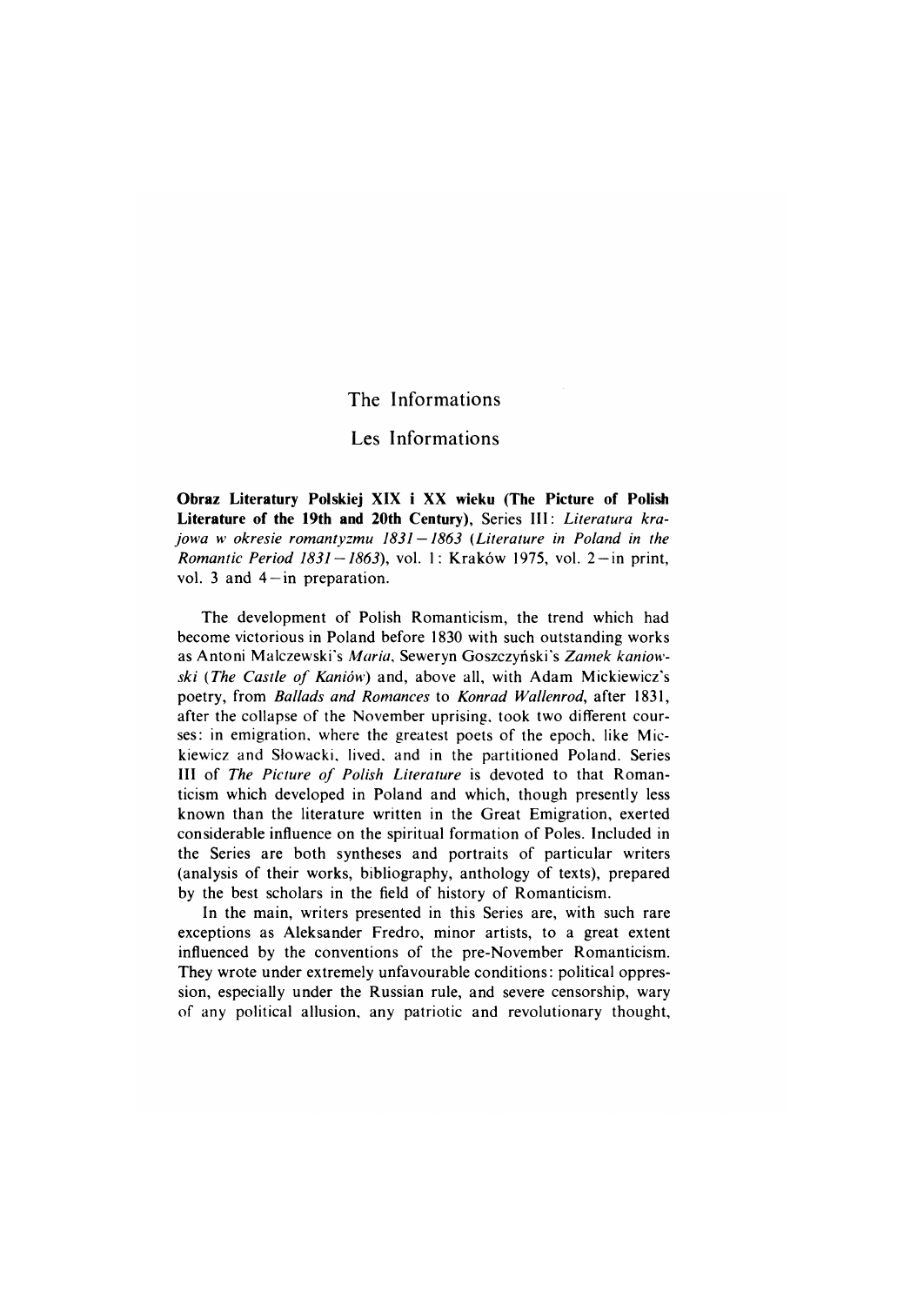**compelled the writers to create an Aesopic language, intelligible for the Polish reading public. This literature to a much greater extent** than the literature written in emigration drew on folk culture.

**The social thought in the first two decades after the collapse of the November uprising stemmed from the belief that the defeat** was due to the absence in the uprising of great peasant masses, **still not emancipated from their serfdom and thus not interested in regaining national independence which would not change their lot. Hence in both political programmes of numerous conspiratorial groups and literary programmes the question of the people comes to the fore. Drawing on folk songs and tales, making the** people conscious of their rights and their importance in the life of the **nation, and all kinds of patriotic agitation become primary duties of literature.**

**Characteristically, in those first two decades this literature was resistant to the Messianic ideas formulated in emigration, which were to become the distinctive feature of Polish "High Romanticism." It does not mean, however, that writers in Poland were out of touch with the great works published in emigration; on the contrary, it was the great poetry of emigration, secretly reaching Poland and distributed under severe penalty, which— together with** *Konrad Wallenrod,* **published before 1830 —helped this generation of conspirators and desperados to strengthen their belief in identity of poetry and struggle, of poetry and morality, the highest value of the latter being love of one's country.**

**The opposition: the gentry —the people, characteristic of this poetry of agitation, weakened after 1846, when the uprising prepared by gentry revolutionists changed, in great part owing to instigation of Austrian authorities, into the terrible Galician slaughter of the gentry by vindictive peasants, distrustful towards Polish conspirators. Different accents become predominant in literature: those of social solidarity for the sake of national values. There is a marked departure from the heroic concept of the desperado, ready for anything. R omantic revolt and revolutionary agitation are replaced by the conviction that the ideal is unattainable in the earthly reality, by the cult of tradition and idealization of the gentry past. Hence the interest in history, especially predominant in the novel, hence the vision of patriarchal relationships between the manor and the village, fixed in the social consciousness: the modest, industrious and reli**